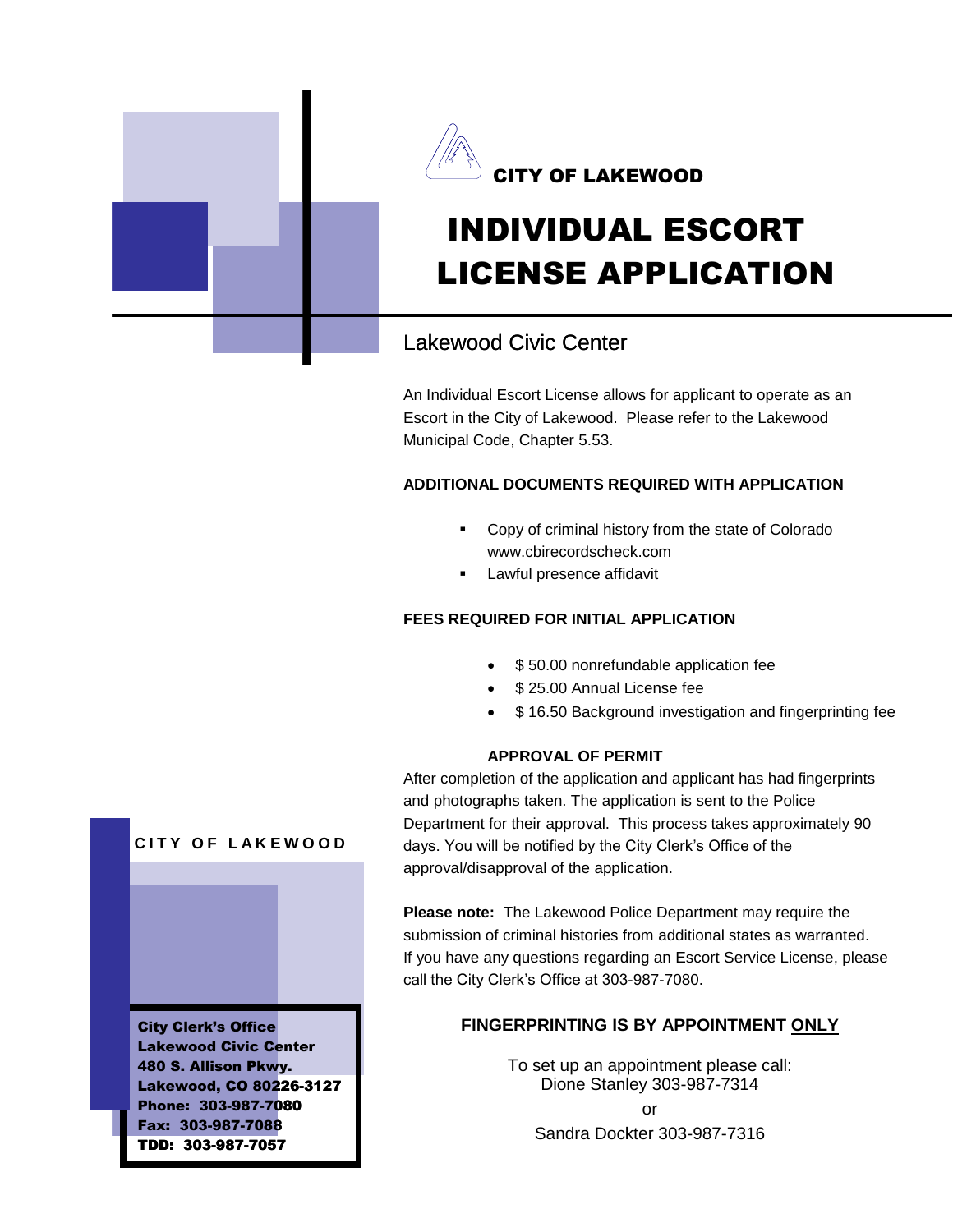## **CITY OF LAKEWOOD, COLORADO INDIVIDUAL ESCORT SERVICE LICENSE APPLICATION**

This document provides basic information that is necessary for the licensing authorities' investigation. **ALL** questions must be answered in their entirety. Every answer you give will be checked for its truthfulness. **A falsehood, or omission of facts, constitutes evidence regarding the character of the applicant and may result in denial of the application.**

#### **PERSONAL INFORMATION**

| 1.         | Your name:<br>Last Name                                                                       | <b>First Name</b> |                      | Middle Initial |  |  |  |  |
|------------|-----------------------------------------------------------------------------------------------|-------------------|----------------------|----------------|--|--|--|--|
| 2.         |                                                                                               |                   |                      |                |  |  |  |  |
| 3.         | Home Address:<br>Street Name                                                                  |                   | City & State         | Zip Code       |  |  |  |  |
| 4.         | Home Phone:<br>(Area Code)                                                                    |                   |                      |                |  |  |  |  |
| 5.         |                                                                                               |                   |                      |                |  |  |  |  |
| 6.         |                                                                                               |                   |                      |                |  |  |  |  |
| 9.         | Height: __________________                                                                    |                   |                      |                |  |  |  |  |
| 12.        | Driver's License No.: 13. State Issuing Driver's License: 15. State Issuing Driver's License: |                   |                      |                |  |  |  |  |
| 14.        | Has your driver's license ever been suspended or revoked?                                     |                   | $\Box$ Y<br>$\Box$ N |                |  |  |  |  |
| 15.        | If yes, please explain (include date and location): _____________________________             |                   |                      |                |  |  |  |  |
| 16.<br>18. | Are you a U.S. Citizen? $\Box$ Y $\Box$ N 17. Permanent Residence No.: $\Box$                 |                   |                      |                |  |  |  |  |
| 19.        | Escort Service Name                                                                           |                   |                      |                |  |  |  |  |
| 20.        |                                                                                               |                   |                      |                |  |  |  |  |
| 21.        | Business Address: :<br><b>Street Name</b>                                                     |                   | City & State         | Zip Code       |  |  |  |  |
| 22.        | Business Phone: ________________________<br>(Area Code)                                       |                   |                      |                |  |  |  |  |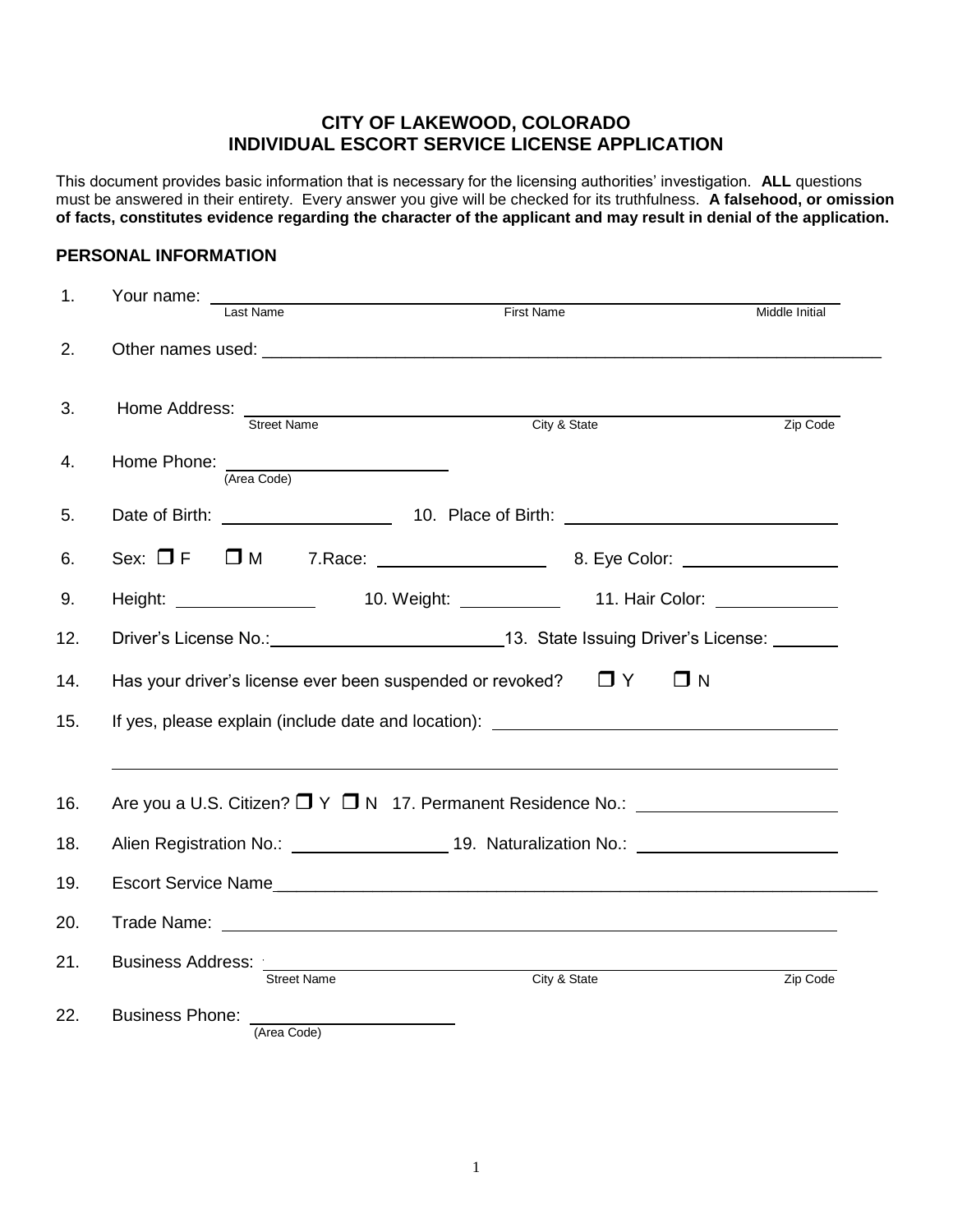23. List all states of residence (including military): <u>contained and contained</u> containing and containing and containing and containing and containing and containing and containing and containing and containing and contai

#### 24. List addresses for the past five years (attach separate page if necessary)

| <b>Street Address</b> | City, State & Zip Code |
|-----------------------|------------------------|
|                       |                        |
|                       |                        |
|                       |                        |
|                       |                        |

## **EMPLOYMENT HISTORY**

25. Name of present employer: 26. Type of Business: 27. Current Position: 28. Business address: Street name **City, State City, State City, State City, State City, State Zip Code** 29. Business phone no.: 100 million compared to the Susiness phone no.: 100 million compared to 30. Length of Employment: (Area Code)

31. Employment for the last 5 years:

| <b>Company Name</b> | <b>Complete Address</b><br>Include street name, city, state and zip | <b>Telephone</b><br><b>Number</b> | <b>Position</b><br>Held | From/To |
|---------------------|---------------------------------------------------------------------|-----------------------------------|-------------------------|---------|
|                     |                                                                     |                                   |                         |         |
|                     |                                                                     |                                   |                         |         |
|                     |                                                                     |                                   |                         |         |
|                     |                                                                     |                                   |                         |         |

32. Have you ever been discharged from a position?  $\Box$  Y  $\Box$  N If yes, please explain:

33. Business Name:

34. Trade Name:

| 35. | <b>Business Address:</b> |                    |              |          |  |
|-----|--------------------------|--------------------|--------------|----------|--|
|     |                          | <b>Street Name</b> | City & State | Zip Code |  |

36. Business Phone: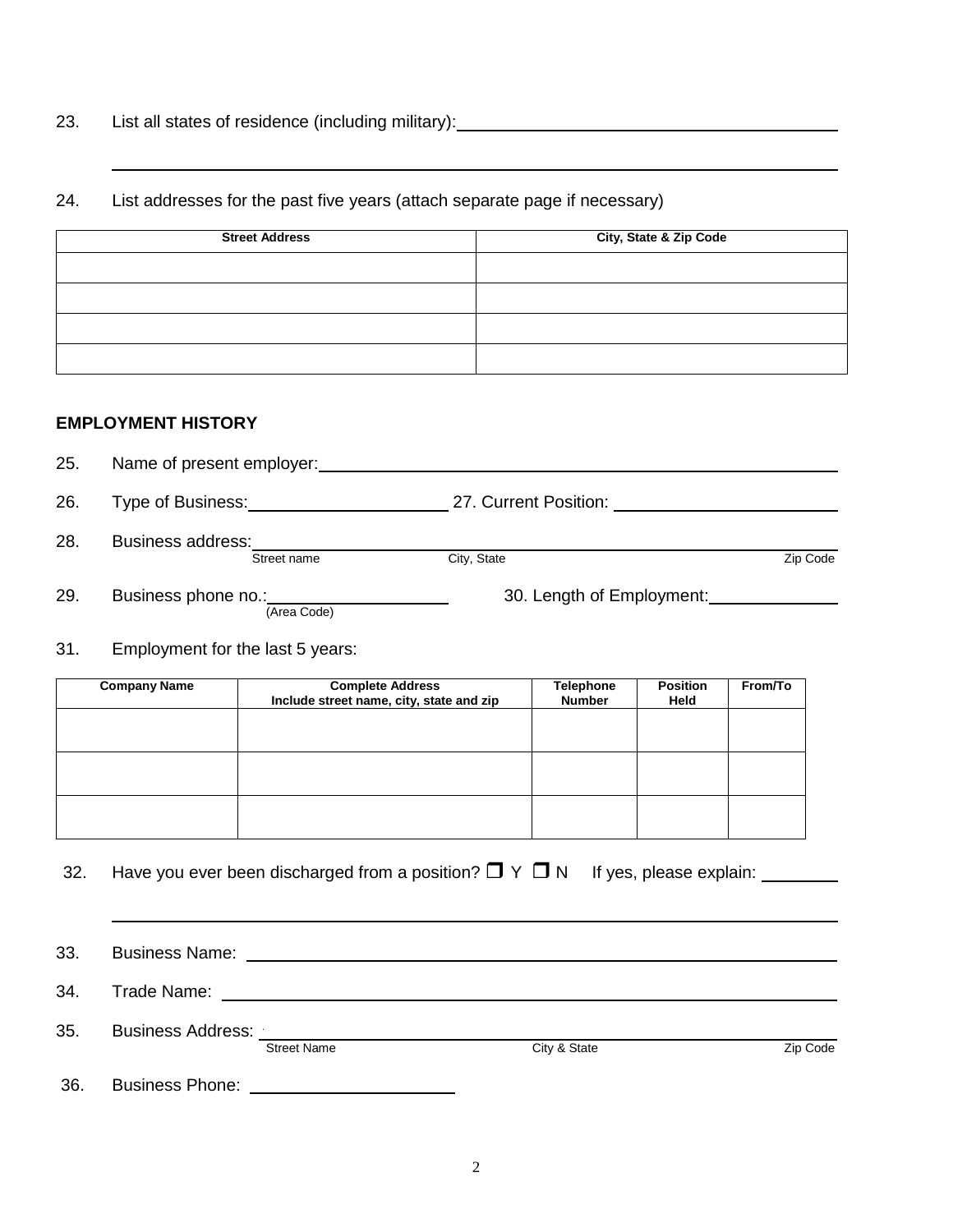37. In the previous 5 years have you ever had a license, permit, or authorization to do business denied?  $\Box$   $\lor$   $\Box$   $\lor$ 

\_\_\_\_\_\_\_\_\_\_\_\_\_\_\_\_\_\_\_\_\_\_\_\_\_\_\_\_\_\_\_\_\_\_\_\_\_\_\_\_\_\_\_\_\_\_\_\_\_\_\_\_\_\_\_\_\_\_\_\_\_\_\_\_\_\_\_\_\_\_\_\_\_\_\_\_\_

\_\_\_\_\_\_\_\_\_\_\_\_\_\_\_\_\_\_\_\_\_\_\_\_\_\_\_\_\_\_\_\_\_\_\_\_\_\_\_\_\_\_\_\_\_\_\_\_\_\_\_\_\_\_\_\_\_\_\_\_\_\_\_\_\_\_\_\_\_\_\_\_\_\_\_\_\_

\_\_\_\_\_\_\_\_\_\_\_\_\_\_\_\_\_\_\_\_\_\_\_\_\_\_\_\_\_\_\_\_\_\_\_\_\_\_\_\_\_\_\_\_\_\_\_\_\_\_\_\_\_\_\_\_\_\_\_\_\_\_\_\_\_\_\_\_\_\_\_\_\_\_\_\_\_

| If yes, list Business license type, date, jurisdiction and details: |  |  |  |  |  |  |  |
|---------------------------------------------------------------------|--|--|--|--|--|--|--|
|---------------------------------------------------------------------|--|--|--|--|--|--|--|

38. In the previous 5 years have you ever had any professional or vocational license or permit denied, revoked, or suspended?  $\Box Y \Box N$ 

\_\_\_\_\_\_\_\_\_\_\_\_\_\_\_\_\_\_\_\_\_\_\_\_\_\_\_\_\_\_\_\_\_\_\_\_\_\_\_\_\_\_\_\_\_\_\_\_\_\_\_\_\_\_\_\_\_\_\_\_\_\_\_\_\_\_\_\_\_\_\_\_\_\_\_\_\_\_\_\_

\_\_\_\_\_\_\_\_\_\_\_\_\_\_\_\_\_\_\_\_\_\_\_\_\_\_\_\_\_\_\_\_\_\_\_\_\_\_\_\_\_\_\_\_\_\_\_\_\_\_\_\_\_\_\_\_\_\_\_\_\_\_\_\_\_\_\_\_\_\_\_\_\_\_\_\_\_\_\_\_

\_\_\_\_\_\_\_\_\_\_\_\_\_\_\_\_\_\_\_\_\_\_\_\_\_\_\_\_\_\_\_\_\_\_\_\_\_\_\_\_\_\_\_\_\_\_\_\_\_\_\_\_\_\_\_\_\_\_\_\_\_\_\_\_\_\_\_\_\_\_\_\_\_\_\_\_\_\_\_\_

If yes, list license type, date, jurisdiction and details:

39. List all of your arrests (include date, charge, location, conviction, sentence and disposition):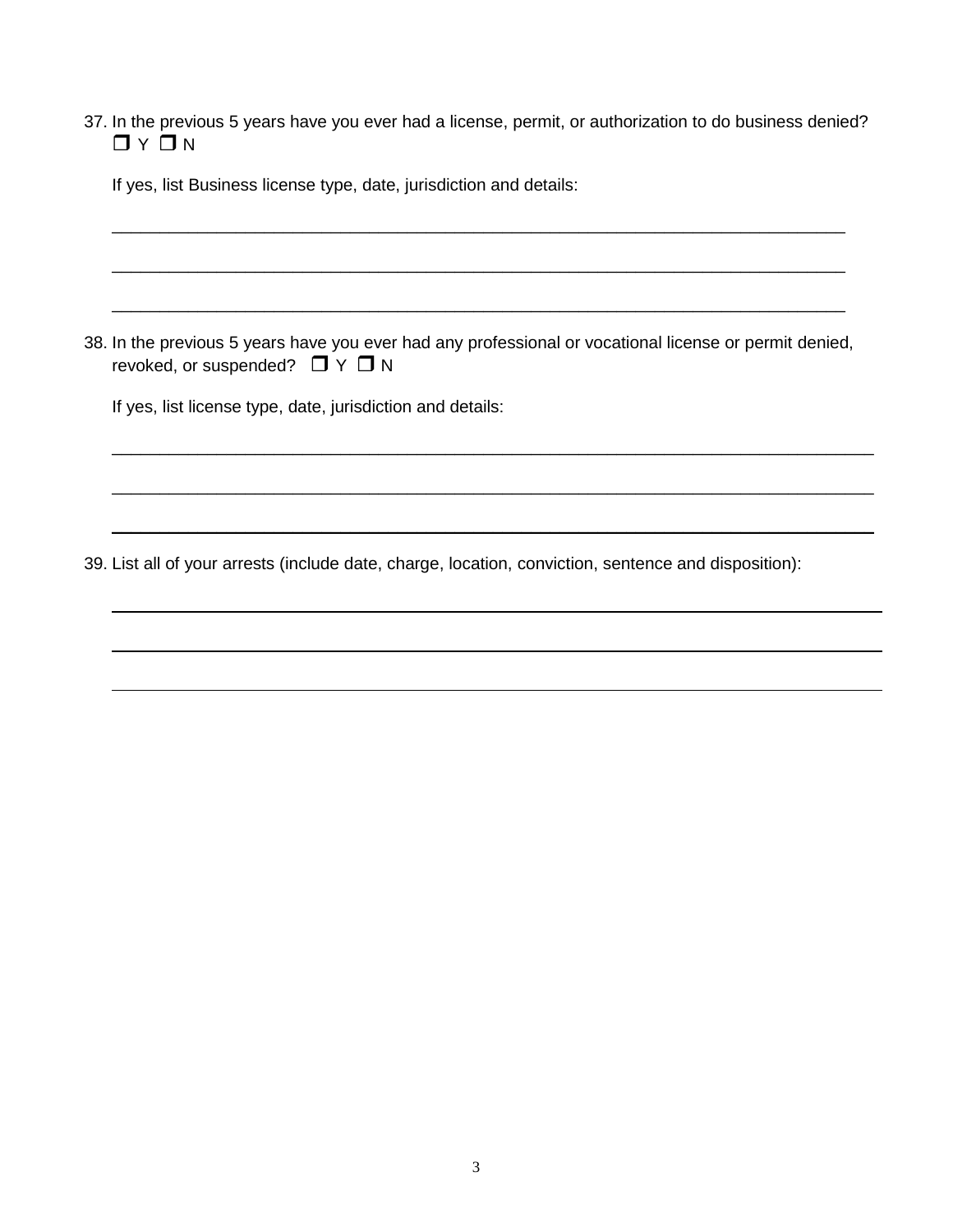The following attachments have been included with this application:

\_\_\_\_\_\_\_\_\_ Copy of criminal history from the state of Colorado

\_\_\_\_\_\_\_\_\_ Affidavit of lawful presence

I certify that the information contained in this Background Investigation Report and all attachments hereto, is true and complete. I understand that any misrepresentation or falsification may result in the rejection of this application or suspension/revocation of the license. I consent to the release of all financial information relative to this application.

I understand that I have a continuing obligation to provide updated information on questions in applications submitted to the City. I further understand that I will need to be fingerprinted and photographed. Should an answer change, or new information becomes available, I will contact the City at 303-987-7080.

| Applicant's Signature                  |           | Date |
|----------------------------------------|-----------|------|
| Subscribed and sworn to before me this | _day of _ | . 20 |
| <b>Notary Public</b>                   |           |      |
| My Commission Expires:                 |           |      |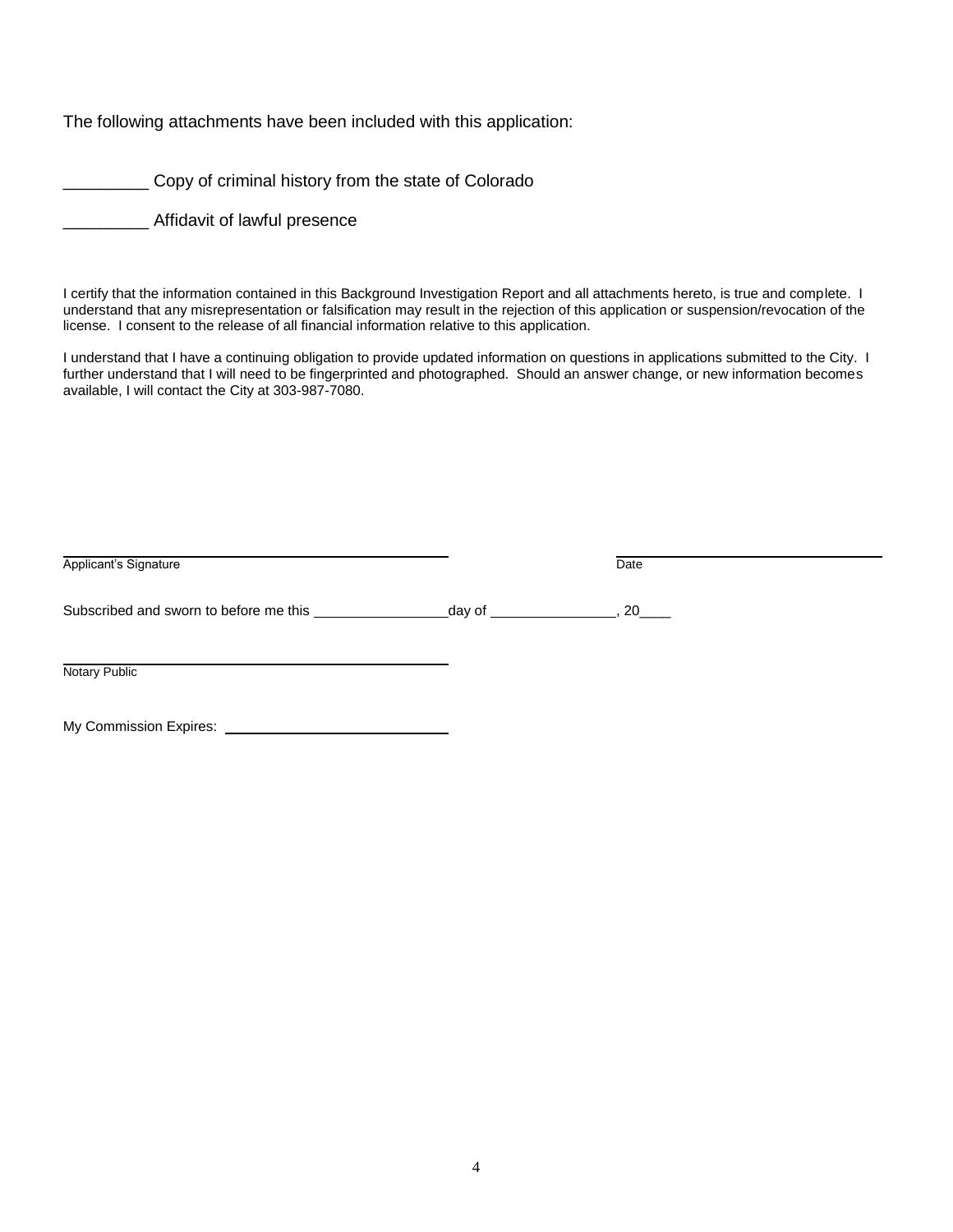|           | City Clerk's Office – Referral to Police Department – Date _____________________ |   |               |                            |                                                  |
|-----------|----------------------------------------------------------------------------------|---|---------------|----------------------------|--------------------------------------------------|
|           | Criminalistics:                                                                  |   |               |                            |                                                  |
|           |                                                                                  |   |               |                            |                                                  |
| $\lambda$ | Photographs                                                                      |   |               | By:                        |                                                  |
| $\lambda$ | Fingerprints                                                                     |   |               | Date:                      |                                                  |
|           | LPD Identification No.                                                           |   |               |                            |                                                  |
|           |                                                                                  |   |               |                            |                                                  |
|           | <b>Investigation Division:</b>                                                   |   |               |                            |                                                  |
|           | Criminal History                                                                 |   |               |                            |                                                  |
| $\lambda$ | Yes                                                                              | € | $\lambda$     | No - Criminal Record, NCIC |                                                  |
| $\lambda$ | Yes                                                                              |   | $\lambda$     | No - Criminal Record, CCIC |                                                  |
| $\lambda$ | Yes                                                                              |   | $\mathcal{L}$ |                            | No - Criminal Record, Lakewood Police Department |
| $\lambda$ | Yes                                                                              |   | $\lambda$     |                            | No - Criminal Record, Jeffco Sheriff's Office    |
| $\lambda$ | Yes                                                                              | € | $\mathcal{L}$ |                            | $No - Criminal Record,$                          |
| $\lambda$ | Yes                                                                              | ( | $\lambda$     |                            |                                                  |
|           |                                                                                  |   |               |                            |                                                  |
|           | Memorandum Completed: () Yes                                                     |   |               | ) No<br>$\left($           |                                                  |
| By:       |                                                                                  |   |               |                            | Date:                                            |
|           | Investigator                                                                     |   |               |                            |                                                  |
|           |                                                                                  |   |               |                            | Date:                                            |
|           | Reviewing Supervisor                                                             |   |               |                            |                                                  |
|           |                                                                                  |   |               |                            |                                                  |
|           | Recommendation:                                                                  |   |               |                            |                                                  |
|           | ( ) Approval                                                                     |   |               | $( )$ No Recommendation    | ( ) Disapproval                                  |
|           |                                                                                  |   |               |                            | Date:                                            |
|           | <b>Investigation Division</b>                                                    |   |               |                            |                                                  |

5